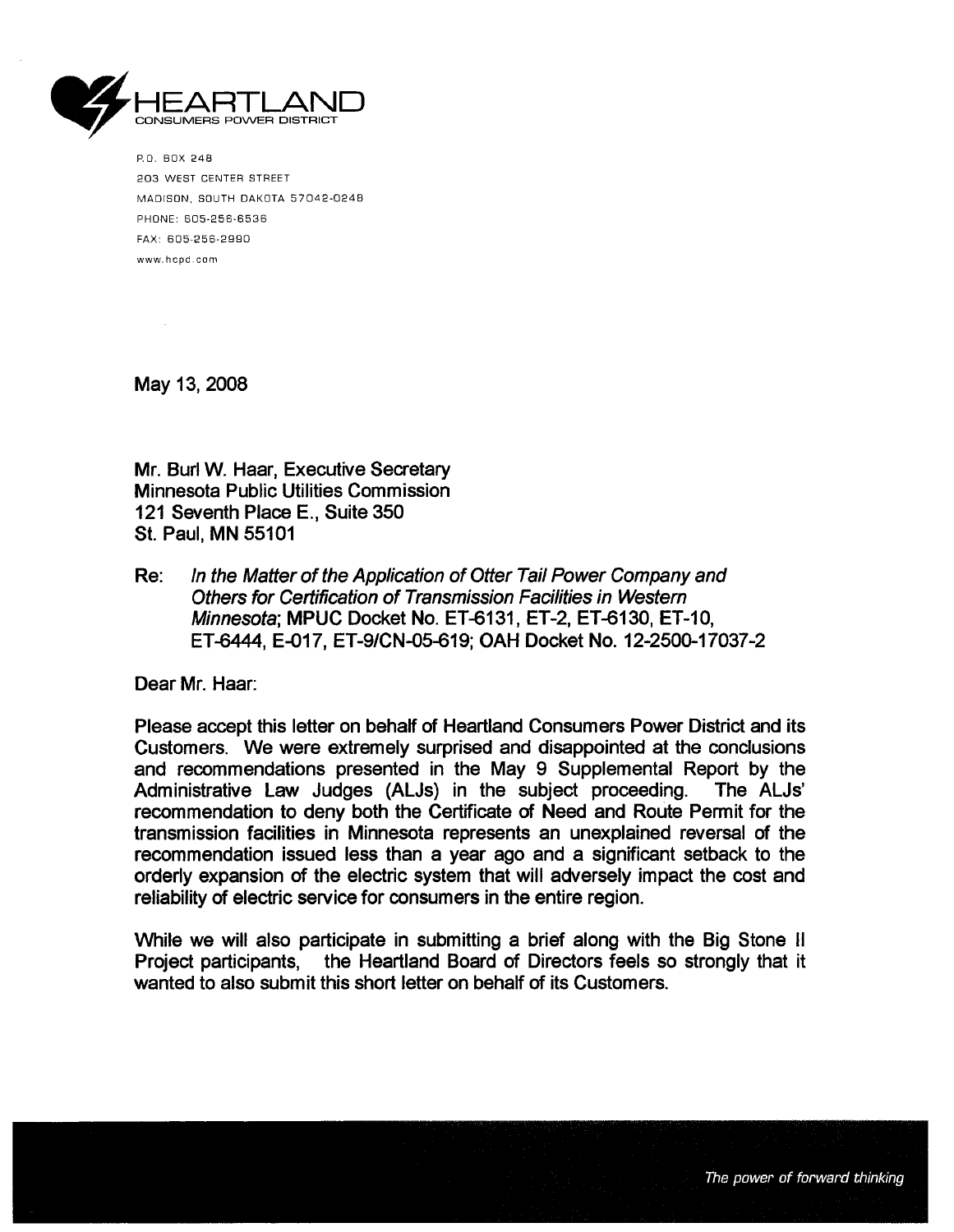Mr. Burl W. Haar, Executive Secretary May 13, 2008 Page 2

Throughout this proceeding, much has been made of the fact that Heartland did not purchase or utilize what is known as "capacity expansion" modeling. As early as 2001, Heartland recognized through its own modeling and resource planning processes its growing need for additional base load resource. Currently, half of Heartland's baseload resource is supplied from other utilties through power purchase agreements with no opportunity for contract extension beyond 2013. Heartland is participating in Big Stone Unit II because we need baseload resources to replace existing baseload contracts and to plan for future load growth as provided in the South Dakota statutes, which govern Heartland's operations. Heartland, as a political subdivision of the State of South Dakota with rate authority over our Customers, determined that it did not need to undertake additional resource modeling, at great expense, to address a question to which we already knew the answer. As a democratically elected body, we determined the specific computer model to conduct our resource planning.

Heartland uses the same resource planning process when evaluating both renewable and non-renewable resources. That process led us to select a 51 MW wind project as part of our resource mix in 2005, fully two years before the Minnesota RES was established.

There are several Findings and Conclusions offered by the ALJs that are troubling in tone and content. The ALJs, by agreeing with the Department of Commerce, appear to advocate that the Commission should assert jurisdiction over Heartland's operations, particularly outside of Minnesota. Heartland is governed by South Dakota's Consumers Power District statutes, which define Heartland's resource selection criteria and scope of operation. Heartland strenuously objects to any implication that all of Heartland's Customers, particularly those outside of Minnesota, must be subjected to Minnesota generation resources planning regulations because it seeks to own a small portion of a transmission line that is located only partially in Minnesota.